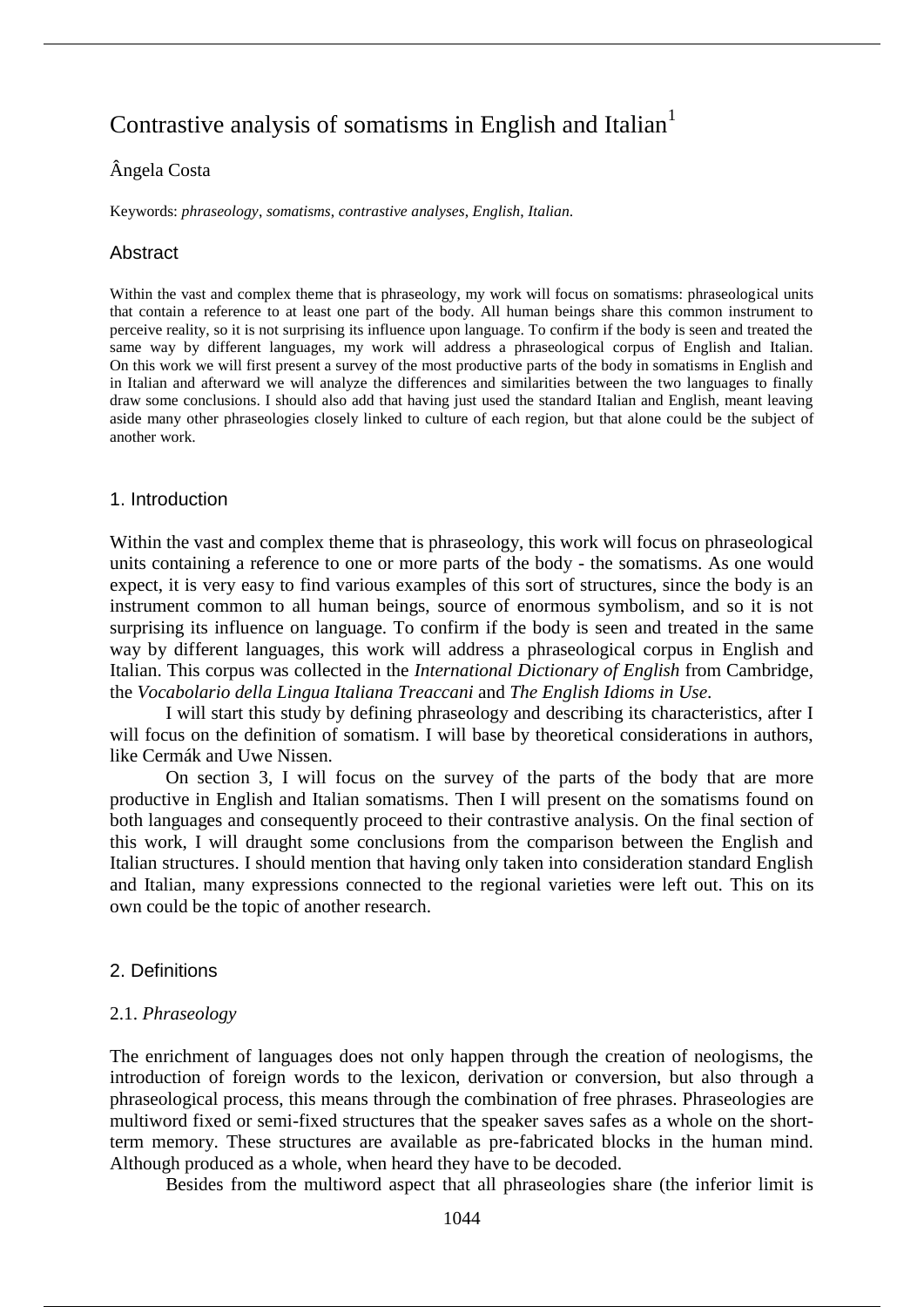two words), we should mention their fixity. Fixity has many levels: some expressions are totally frozen, for instance idiom expressions, like *cry over spilt milk* and others are less, for example *brush ones teeth*.

Another characteristic worth mentioning is the idiomacity. Some idioms are wholly idiomatic and the words constituting the idiom seem to have no meaning of their own as a unit without the idiomatic meaning, some idioms have both literal and idiomatic meanings (metaphorical meanings), which are used alongside; some idioms are only partially idiomatic, i.e. one word of it can be taken literally and the rest of them idiomatically (semi-idioms).

Although idioms are very close connected to a specific language, sometimes we come across universal characteristics common to all individuals and therefore their language. Somatisms can certainly be an example of this.

# 2.2. *Somatisms*

In *Somatic Idioms Revisited*, Cermák (1998: 110) emphasizes the arbitrary relationship between the parts of the body that constitute phraseologisms, since the human body is the same for everyone and it is in itself is segmentated into parts, this leaves very little room for linguistic variation. Cermák continues saying that the body parts that are part of phraseology are used with their traditional roles and symbolism. The nose is an instrument to sniff, but also to feel the danger. The heart is seen as a generator of love, courage and other feelings. The author also speaks of the value of anthropomorphic language and how somatismos are proof of it. An example is the different meanings in the vocabulary of the human sphere based on metaphor and metonymy, as *the leg of table*, *the head of the pin*, among others. The body part acts as a mediator between man and the object nominated (Salah, 2003).

Uwe Nissen (2006) in her article *Contrastive Analysis of Metaphors and Metonymies for the "eye"*, says that the thought arises from bodily experience, so the core of conceptual systems is based on perception and physical and social experience. Thus the human body is an ideal domain for the origin of metaphors, figures such as synecdoche or metonymy. The human body has a key role in the rise of metaphorical meanings, not only in Western cultures, but in all the languages of the world.

# 3. Somatisms in English and Italian

# 3.1. *Corpus collection*

My English and Italian corpus was collected in the International Dictionary of English from Cambridge, the Vocabolario della Lingua Italiana, The English Idioms in Use and the various sources on the Internet, like Google, English Italian Dictionary WordReference. Finally, the final corpus was presented to a native English and a native Italian. Finally, I only took into account phraseologies in British English and in standard Italian.

Besides body parts, it is also possible to find in phraseologies physical abilities/ characteristics/ deformities. On this paper, however we will analyse only human body parts. Thus in English we found: *hand(s), heel, arm, head, face, eye, ear(s), foot, mouth, teeth, heart, mind, blood, brain(s), finger, toe(s), lips, flesh, back, tongue, skin, hair, fist, thumb, shoulder, neck, guts*. And in Italian we found: *mano/i, tallone, braccia/o, testa, faccia, occhio, orecchi, piede, bocca/e, dente/I, cuore, mente, sangue, cervello, lingua, pelo/i, muso, carne, ossa, spalla, naso, ditto, schiena, gola, fegato, spirit, cappello, viso, vene, pancia, gambe*.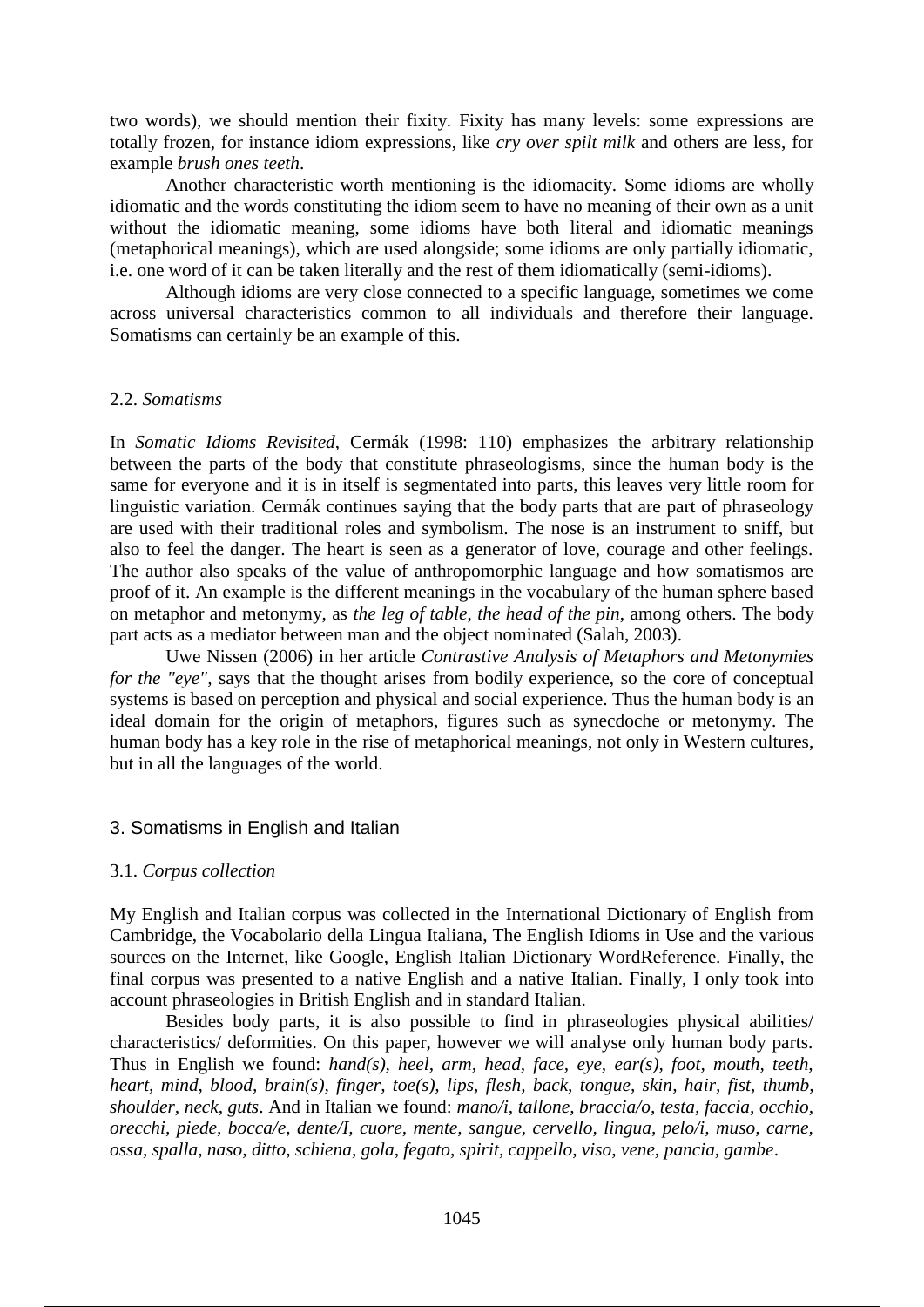#### 3.2. *Contrastive analysis*

For the contrastive analysis we decided to take into consideration the semantic of the expression (meaning), morphosyntax (syntactical and morphological aspects) and lexical aspects (number of components and their order). According to these criteria the relations between the expressions in both languages can of:

- 1. Total equivalence: the expressions convey the same semantic content and have structural similarities. It has been taken into account that there are idiosyncrasies in each language, in particular in Italian the subject non-zero his allowed while in English no.
- 2. Partial equivalence: in this type of relationship the synonymy remains, but the structure is slightly different. Since there may be variations in the lexical component, for example changing the order or a morphosyntactic variation. However, according Larreta Zulategui (2001) a difference in number or factor is regarded as a case of total defective equivalence.
- 3. Synonymic expressions: in this case there is only a denotative semantic equivalence and there is no morphosyntactic or lexical matching.
- 4. Absence of semantic equivalence: it is a phenomenon that occurs when a phraseology of a language does not have an equivalent coded in the other language. So you have to use a free paraphrase to express that specific meaning.

According to these criteria, the relations between the 154 expressions of both languages that we fond were of: total equivalence (23%), partial equivalence (50%), synonymic expressions and absence of semantic equivalence (10% in English and 8% in Italian).

# 4. Conclusions

From the lexical point we can conclude that variation between languages is done through synonyms (*Bird brain*/ *Cervello di gallina*, *Cut to the heart*/ *Ferire al cuore*), but there are also some relations of similarity (*Eagle eye*/ *Occhio di lince*). Semantically speaking the somatisms meaning is constructed by metaphors (*Wash one's hands*/ *Lavarsene le mani*), metonymies (*Be all ears*/ *Essere tutto orecchi*, *To have mouths to feed*/ *Tenere bocche da sfamare*) and synecdoches (*Ask for one's hand*/ *Chiedere la mano*, *To have a forked tongue*). In what concerns morphosyntax, most of the phraseologies are built with the verb *To be*/ *Essere* e *To have*/ *Avere* (*To be a hot head*/ *Essere una testa calda*, *To have a heart of stone*/ *Avere un cuore di pietra*). There are also some cases of divergence, for instance, possessives in English are usually substituted in Italian for a definite article (*Under your nose*/ *Sotto il naso*, *Lose your head*/ *Perdere la testa*), in other cases the preposition changes (*Back to back*/ *Schiena contro schiena*).

Finally, it is important to say that the differences and similarities between languages come from extra linguistic cultural factors. The way we conceive reality is reflected in language, grammar and lexicon segment it and influence our way of thinking the world: language has a representative function, but also a cognitive function, as it is through language that we think. Although there are social and cultural differences between Italian and English, there are traditions and worldviews shared by both cultures, which reflect themselves at the